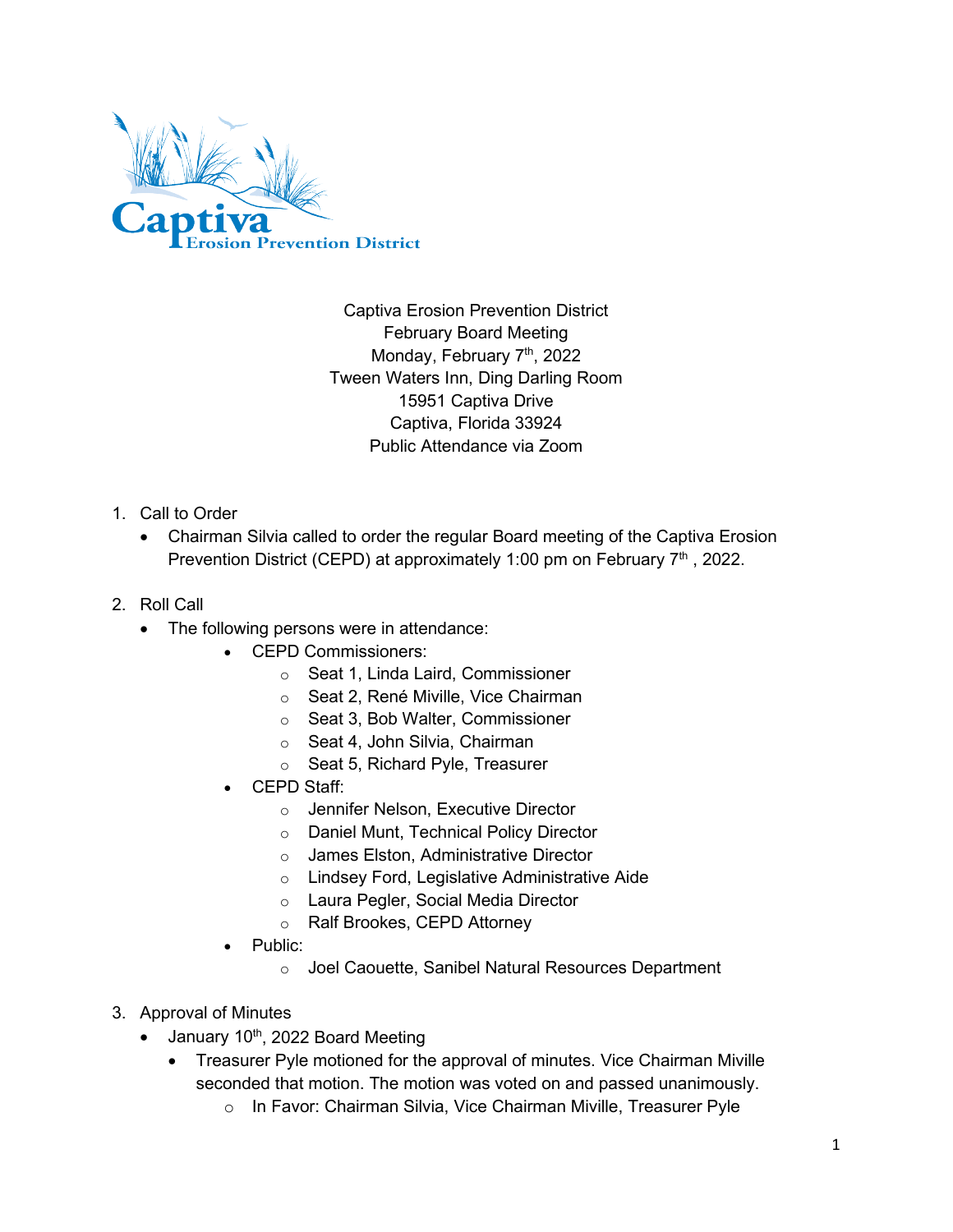- Vice Chairman Miville asked attorney Ralph Brookes if it was necessary to perform a roll call after each vote, noting that it was not done in the past. Attorney Brookes said that Chairman Silvia could ask for all those in favor and all those opposed. If no one opposes, he can then say that the motion passed unanimously, and a roll call will not be necessary.
- January  $24<sup>th</sup>$  Special Board Meeting
	- Treasurer Pyle made a motion for the approval of minutes. Vice Chairman Miville seconded that motion. The motion was voted on and passed unanimously.
		- o In Favor: Chairman Silvia, Vice Chairman Miville, Treasurer Pyle
- 4. Changes to the Agenda
	- Vice Chairman Miville asked where his evaluation was that he wrote for Daniel Munt. Executive Director Nelson let him know that in a previous meeting she was given direction that she was the one to perform his evaluation. She told Vice Chairman Miville that if he would like, he could read off what he wrote during discussion of Daniel Munt's title and salary change.
- 5. Public Comments Limit 3 minutes per person
	- Public comment was invited.
		- There were no public comments
- 6. Financial reports
	- January Financials
		- Treasurer Pyle led a review of the financial report. a microphone. He noted that revenue had exceeded expenditures by about \$400,000 in the general account. In the capital account it is now reflecting the expenses we had incurred with the renourishment project. Vice Chairman Miville stated that the last few years they had been trying to save administrative money to put into the capital fund. Executive Director Nelson noted that what was budgeted for the staff and consultants, we were still under budget by \$13,041.67. Vice Chairman Miville then asked Treasurer Pyle how many American Express (AMEX) cards we had on staff. Treasurer Pyle noted that we had 6 cards. Vice Chairman Miville asked if we needed that many cards. Executive Director Nelson stated that the cards were there for travel, lunches, as well as office purchases. Legislative Aide Lindsey Ford stated that any purchases made, a receipt must be kept. Once she gets the bill via email, she matches purchases with the receipts and highlights them with different colors for each purchaser. This is just an extra step to make it easier to read the bill. She then stated that once complete, she forwards the bill to treasurer Pyle, Executive Director Nelson, and Jason Smith, our accountant. Vice Chairman Miville then asked if the bill then gets paid by Jason. The last meeting it was shown that there was a late fee, which Jason Smith accounted for. Administrative Aide Lindsey Ford let the commissioners know that when we received the bill from the accountant, it reflected the deduction of that late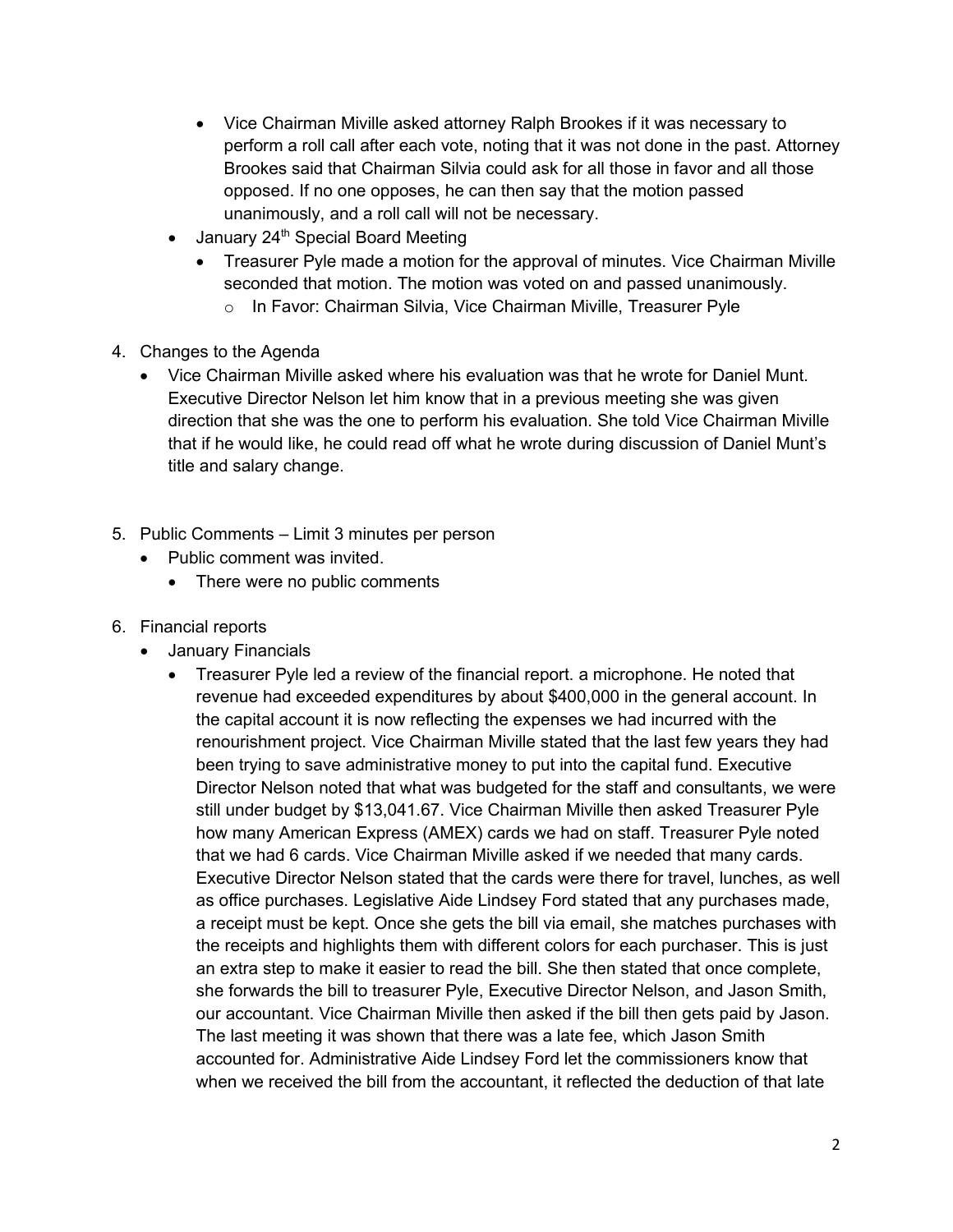fee. Chairman Silvia asked Executive Director Nelson to compile a brief report for the next meeting on the usage of the American Express (AMEX) cards.

- 7. Old Business
	- Ratifying Past Meeting
		- Chairman Silvia stated that we needed to ratify the previous meeting about the ropes and poles due to not having a physical quorum. Vice Chairman made the motion. Treasurer Pyle seconded that motion. A vote was held and passed unanimously. In Favor: Chairman Silvia, Vice Chairman Miville, Treasurer Pyle
	- Vice Chairman Miville asked for an update on the poles. Operations Manager Munt said that the change order was made to have the round poles and not the square ones. They are set to be installed the last week of February to the first week of March.
- 8. New Business
	- Salary Adjustment and Performance Review
		- Title Change
			- Executive Director Nelson said she sent the commissioners Daniel Munt's performance review which showed a lot of his accomplishments as well as how he can keep developing. A motion was made by Vice Chairman Miville to change Daniel Munt's title from Technical Director to Director of Operations. Treasurer Pyle seconded that motion. Chairman Silvia asked Executive Director Nelson to explain the need for a title change. Executive Director Nelson stated that when they were brought on board their titles did not include the full scope of the work they were performing. We had an outside consultant perform an analysis of pay range and job performances and they reflected that the title of Operations Manager reflected the duties Daniel Munt was performing. This will also help further develop him should he need to ever step into the Executive Director role. A vote was held and passed unanimously.

o In Favor: Chairman Silvia, Vice Chairman Miville, Treasurer Pyle

- Salary Adjustment
	- Vice Chairman Miville made a motion to adjust the salary for Daniel Munt, to the median salary for a Director of Operations which is \$96,091. Treasurer Pyle seconded that motion. Vice Chairman Miville read his evaluation of Operations Manager Munt. He suggested his raise include the cost of living and then some for outstanding work, which will equal a new salary of \$96, 091. He noted he did not look at the contract to see if there were any changes, that would need to be discussed. Treasurer Pyle asked why the review Vice Chairman Miville gave for Operations Manager Munt was not included. Executive Director Nelson let them know that it was staff direction. She mentioned the meeting in October where this was discussed with former commissioner Mullins that she was to give the staff performance reviews. This was then clarified again on a January 31<sup>st</sup> workshop. Vice Chairman Miville said he thought that her and Operations Manager Munt were both executives and that Daniel was not staff. Executive Director Nelson let him know that he was staff as he reported to her, and she reports to the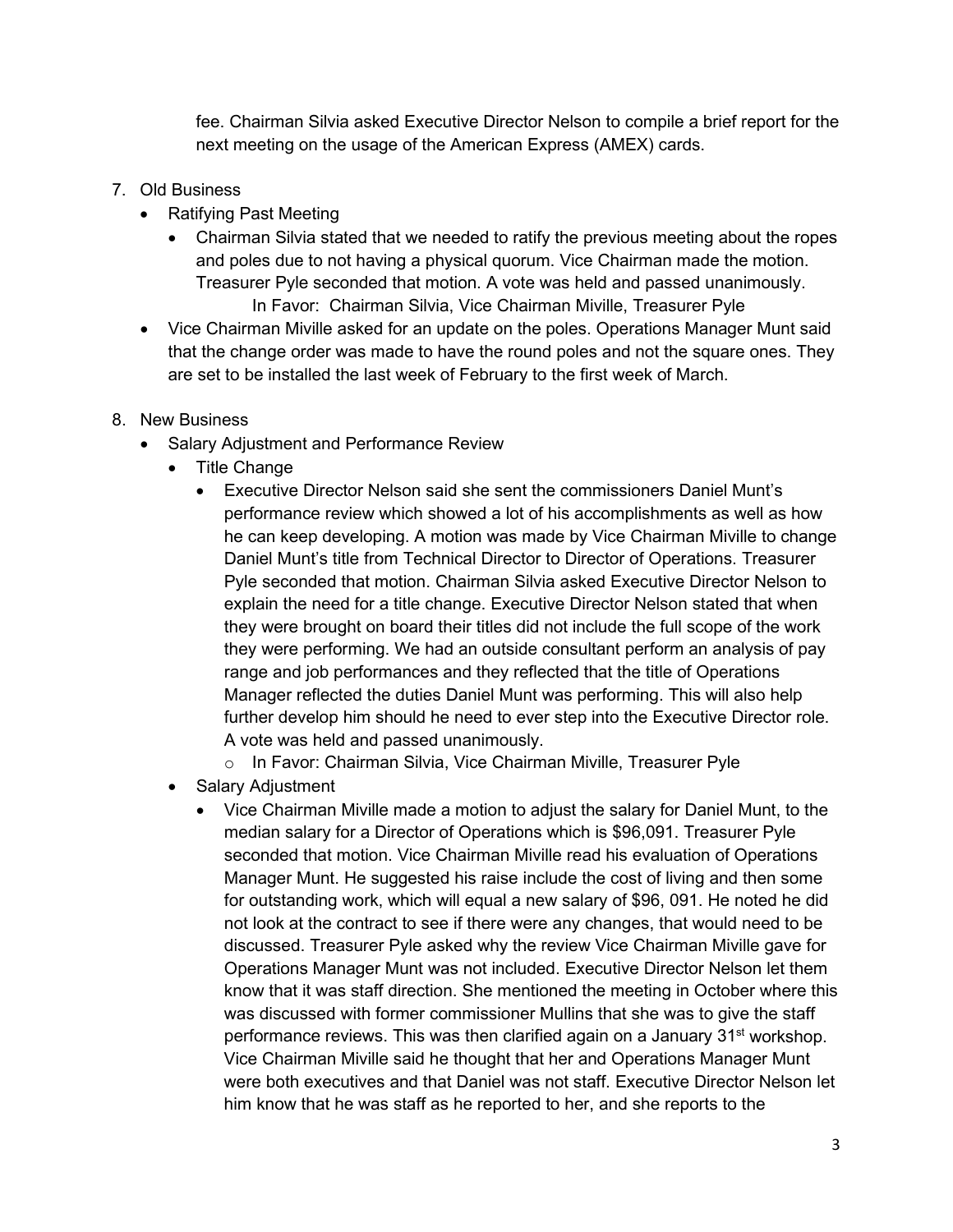commissioners. She said that if the commissioners wanted to change that, they certainly could. A vote was held to change the salary and passed unanimously.

- o In Favor: Chairman Silvia, Vice Chairman Miville, Treasurer Pyle
- Standard Operating Procedure for Appointing Commissioners
	- There were issues with the voting procedure at the last meeting. Administrative Director Elston wrote a new Standard Operating Procedure (SOP) that was approved by attorney Ralph Brooks. Vice Chairman Miville made a motion to approve the new Standard Operating Procedure (SOP). Treasurer Pyle seconded that motion. A vote was held and passed unanimously.
		- o In Favor: Chairman Silvia, Vice Chairman Miville, Treasurer Pyle
- Commissioner's Appointments
	- Administrative Director Elston went over the procedure for the voting of new commissioners. There will be two separate votes, one for each vacant seat. The commissioners will rank the applicants in order of first choice to last choice. They will then read their votes aloud. The ballots for seat one was passed out, and the commissioners wrote down their choices. First read off was Chairman Silvia's votes. First choice was Al Schuele, second was Linda Laird, third was Susie Henry, and fourth was Bob Walter. Next Vice Chairman Miville. His first choice was Linda Laird, second was Bob Walter, third was Al Schuele, and fourth was Susie Henry. Last Treasurer Pyle's votes were read. First choice was Linda Laird, second was Bob Walter, third was Susie Henry, and fourth was Al Schuele. The most number one votes was Linda Laird. Vice Chairman Miville made a motion to appoint Linda Laird commissioner of seat 1. Treasurer Pyle seconded that motion. A vote was held and passed unanimously. Linda Laird was appointed commissioner of seat number one. Commissioner Laird was sworn in and agreed to her Oath of Office.
		- o In Favor: Chairman Silvia, Vice Chairman Miville, Treasurer Pyle.
	- Administrative Director Elston passed out the ballots for seat number three. The commissioners wrote down their choices. First read off was Chairman Silvia's ballot. His first choice was Al Schule, second was Susie Henry, and third was Bob Walter. Next read was Vice Chairman Miville's ballot. His first choice was Bob Walter, second was Al Schuele, and third was Susie Henry. Last read was Treasurer Pyle's ballot. His first choice was Bob Walter, his second was Susie Henry, and his third was Al Schuele. The most number one votes was Bob Walter. Vice Chairman Miville made a motion to appoint Bob Walter commissioner of seat 3. Treasurer Pyle seconded that motion. A vote was held and passed unanimously. Bob Walter was appointed commissioner of seat number three. Commissioner Walter was sworn in and agreed to his Oath of Office. Since he was remote, he will need to sign it at a later date.

o In Favor: Chairman Silvia, Vice Chairman Miville, Treasurer Pyle

- Park Mobile
	- Vice Chairman Miville made a motion to approve implementing ParkMobile going forward, as the means that guests will pay for parking. Treasurer Pyle seconded that motion. A vote was held and passed unanimously.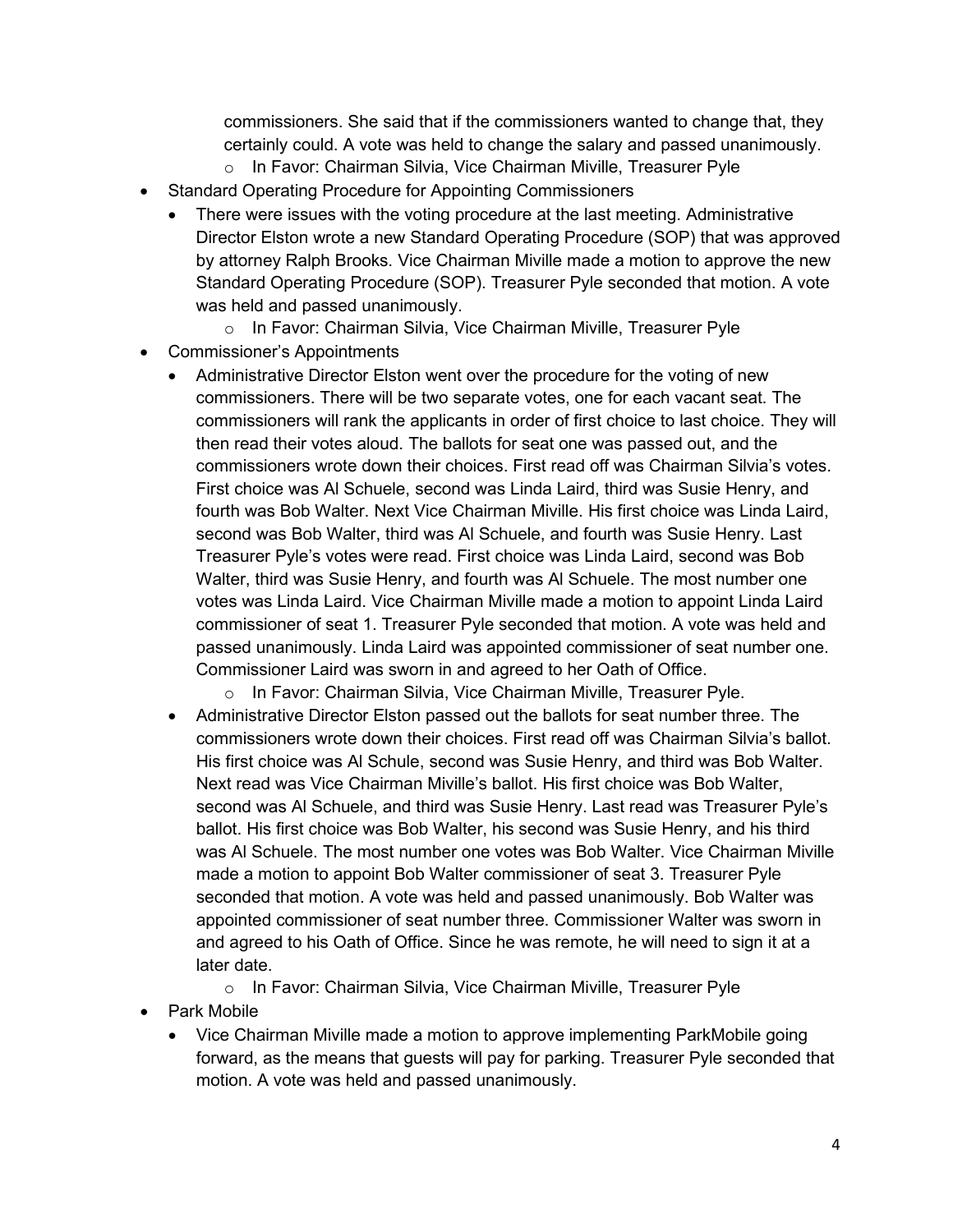- o In Favor: Chairman Silvia, Vice Chairman Miville, Treasurer Pyle, Commissioner Laird, Commissioner Walter
- Dune Protection signs
	- Bob Johnson let us know that we previously had permanent signs up to protect the dunes. We were given a cost of \$3800.50 to purchase and place 200 signs. Operations Manager Munt let the commissioners know there are 93 access points and that is where the amount of 200 came from. Vice Chairman Miville stated he didn't remember seeing this sign around but mentioned that after the poles and ropes go up, we may not need that number of signs. His suggestion was to only place the signs in high- traffic areas. Commissioner Laird also suggested we only have the signs at high-traffic areas. Chairman Silvia asked what happened to the previous signs that were up. Operations Manager Munt let him know that some had rusted and been taken down. We were not sure what had happened to all of the signs since they were put up before his time. Chairman Silvia asked Operations Manager Munt to go over and find high-traffic areas only and get back to them at the next meeting. Commissioner Walter asked that the signs go in areas with renters, since they are not aware to stay off the dunes. He also asked to get stainless steel dunes. Treasurer Pyle asked to add the word please to the signs as it sounded friendlier. Operations Manager Munt stated that he would like to change these signs to look like the current temporary ones. Operations Manager Munt let the commissioners know that the dunes are doing their job and, in some areas, it looks like the dunes are not there, they are just covered in sand. Chairman Silvia asked if Executive Director Nelson was going to send the new commissioner's information on Sunshine Law. She let them know that they were going to send all the information the new commissioners needed. Operations Manager Munt said he was going to set them up with new emails as well. Executive Director Nelson let all the commissioners know that they needed to start using their My Captiva Erosion Prevention District (MYCEPD) emails for anything related to the board.
- 9. Administrative Report
	- Florida Shore and Beach Preservation Association (FSBPA) Conference
		- Executive Director Jennifer Nelson talked about what they had learned during the conference. She said she was going to put the new information into a PowerPoint for the commissioners with her administrative update. Vice Chairman Miville asked if there was any discussion since the governor did not grant barrier islands and funding for resiliency. Executive Director Nelson said there was not discussion about that but asked Commissioner Laird to speak on this. Commissioner Laird said there is 20 million dollars in the budget and over 90 million dollars' worth of requests for this money. She said that we are still working on trying to get some of those funds allocated towards resiliency grants for Captiva. Joel Caouette spoke a little more in depth about applications that have been submitted and the process of applying for these funds. Executive Director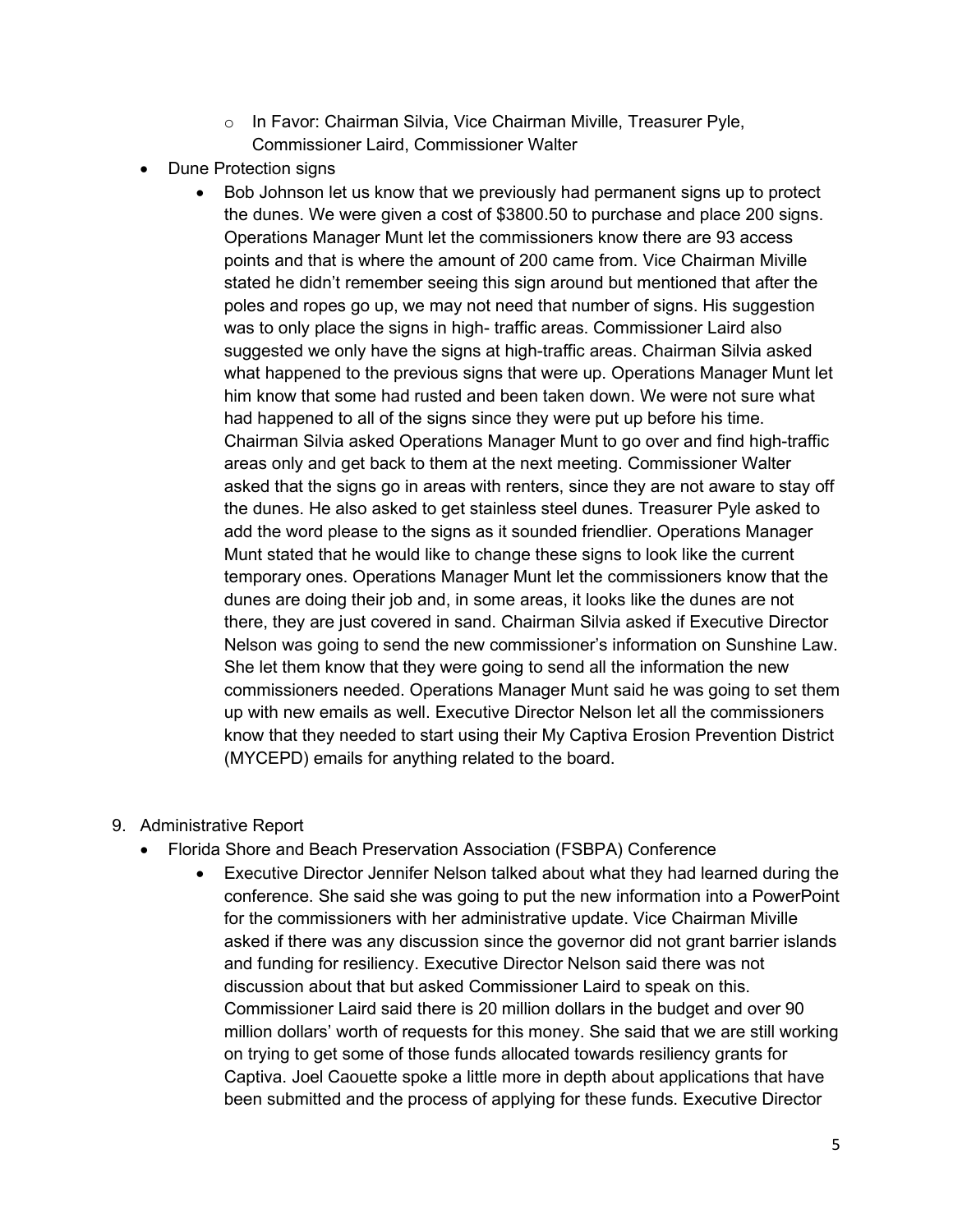Nelson suggested that once those applications are in, the commissioners could write a letter of support to our local representatives for funding for barrier islands. Publishing Board Meetings

- Executive Director Nelson asked for approval of \$2,800 to put the ad in the News-Press for all our board meetings, which is a requirement. They asked for clarification from Ralph Brookes if the ad had to go through the News-Press. Attorney Brooks said that we needed to place the ads into a paper of general circulation for the county. He will check into this and see if we need to use the News-Press or one of the papers on the island.
- Changes to Operations Director Munt's Contract
	- Executive Director Nelson wanted to go over the contract for Operations Manger Munt to get his new contract approved. Vice Chairman Miville asked about a part of the contract where it stated that work did not need to be performed at the office. Vice Chairman Miville made a motion to approve the contract as long as we removed the strike out in the third section; the sentence that starts with work shall be conducted will be added back into the contract and the word generally in front of it. Commissioner Walter seconded that motion. Discussion was held. Commissioner Laird asked about vacation and sick days and how the number of days was decided. Executive Director Nelson said that they were following the amount of time from previous contracts. She also said the way this is now will protect the Captiva Erosion Prevention District (CEPD) from an employee just using their days up, after giving/receiving notice of employment termination. This way they can help cross train with new employees. A vote was held and passed unanimously.
		- **In Favor: Chairman Silvia, Vice Chairman Miville, Treasurer Pyle,** Commissioner Laird, Commissioner Walter
- 10. Commissioners' Comments
	- Vice Chairman Miville gave an update on the beach celebration. Commissioner Walter said he had to leave the meeting. Vice Chairman Miville asked Executive Director Nelson to call Bill Strong to get the numbers for the apportionment. He then spoke about the celebration and how the date was changed to March  $7<sup>th</sup>$ . There will be light drinks and appetizers passed out on the beach. Invited were people who made a difference in our projects and have helped with the renourishment project as well as some dignitaries. We are not sure what the total bill will be. Vice Chairman Miville made the motion for the celebration not to exceed the amount of \$5,000. Commissioner Laird seconded that motion. A vote was held and passed unanimously.
		- o In Favor: Chairman Silvia, Vice Chairman Miville, Treasurer Pyle, Commissioner Laird
		- o Not Present: Commissioner Walter
- 11. Adjournment